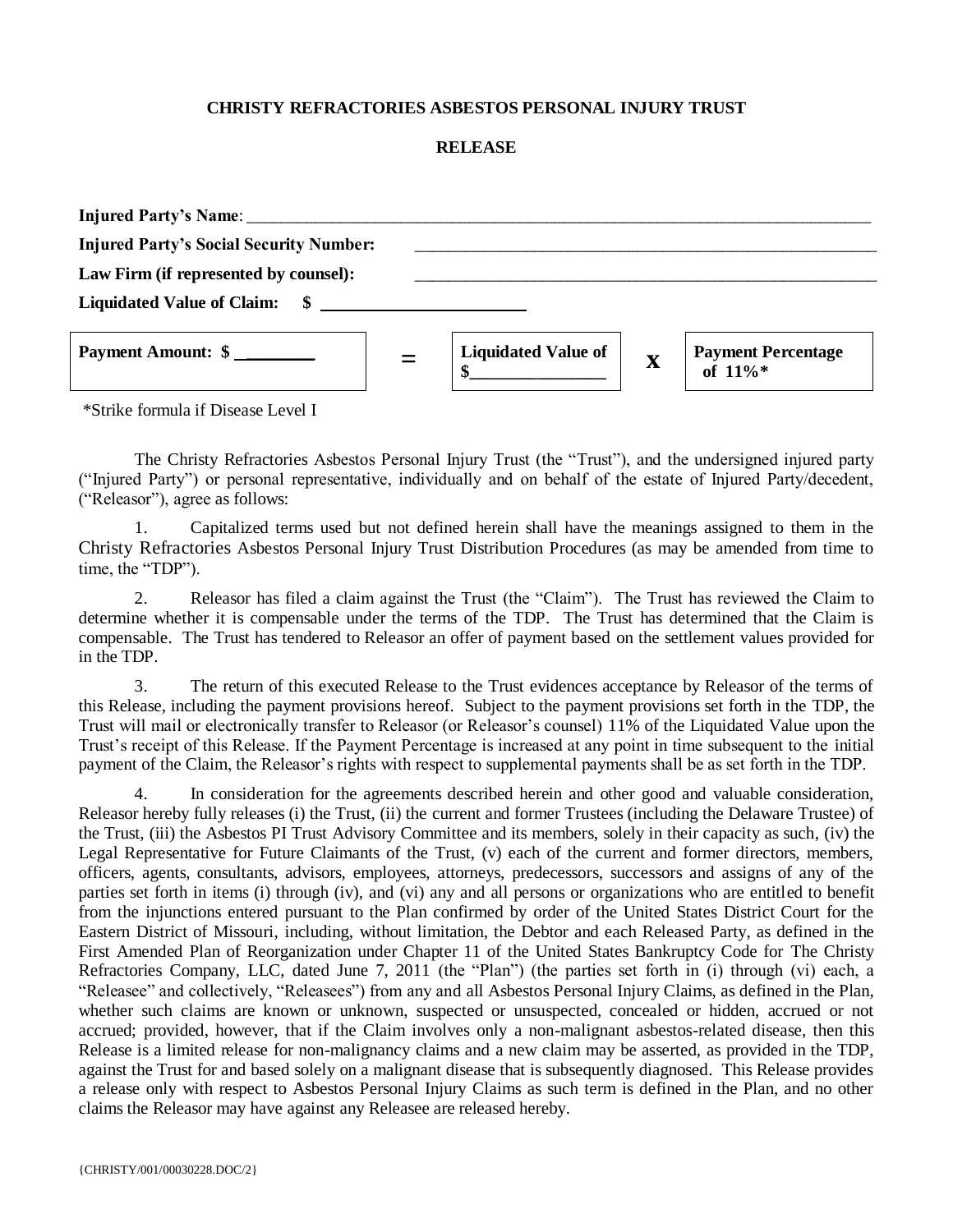5. Releasor expressly covenants and agrees forever to refrain from bringing any suit or proceeding at law or in equity against the Releasees with respect to any Asbestos Personal Injury Claim released hereby.

6. Releasor agrees that this Release is to be effective not only on behalf of Releasor but also for Injured Party's spouse, children, heirs, administrators, executors, personal representatives, beneficiaries, successors and assigns and for any other person or entity asserting any Asbestos Personal Injury Claim based in whole or in part on any asbestos-related injury allegedly suffered by Injured Party except for any indirect Asbestos Personal Injury Claim; provided, however, that this Release does not release claims for asbestos-related injuries suffered by Injured Party's spouse, children, heirs, administrators, executors, personal representatives, beneficiaries, successors or assigns because of such person's personal exposure to asbestos.

7. Releasor agrees that this is a compromise of disputed claims and that the payment of the consideration for this Release is not to be considered as an admission of liability on the part of any person or entity released hereby. It is further understood that this Release is not intended to relinquish any claim the Releasees may have against any party or that Releasor may have against any party that is not a Releasee. The parties further agree that this Release shall not be admissible in any suit or proceeding whatsoever as evidence, except to enforce this Release, nor shall it be an admission of any liability.

8. Releasor individually, and on behalf of Injured Party's spouse, children, heirs, administrators, executors, personal representatives, beneficiaries, successors and assigns, agrees to indemnify and hold harmless Releasees from any further payment of liabilities, debts, liens, charges, costs and/or expenses of any character (excluding attorneys' fees and costs) arising from subrogation, indemnity, or contribution claims related to the Claim released hereby, from any compensation or medical payments due, or claimed to be due, under any applicable law, regulation, or contract, and from any and all asbestos-related claims by Releasor or Injured Party's spouse, children, heirs, administrators, executors, personal representatives, beneficiaries, successors and assigns up to the full extent of the compensation paid or to be paid by the Trust to Releasor on account of the Claim (excluding attorneys' fees and costs); provided, however, that this indemnification and hold harmless obligation shall not apply to claims for (i) subsequently diagnosed malignancy to the extent such claims are not released pursuant to Section 4 of this Release and (ii) asbestos-related injuries suffered by Injured Party's spouse, children, heirs, administrators, executors, personal representatives, beneficiaries, successors or assigns because of such person's personal exposure to asbestos to the extent such claims are not released pursuant to Section 6 of this Release.

9. This Release contains the entire agreement between the parties and supersedes all prior or contemporaneous, oral or written agreements or understandings relating to the subject matter hereof.

10. Releasor agrees that the law of the State of Delaware shall govern the construction of this Release notwithstanding any application of choice of law analysis. Releasor expressly authorizes payment under the terms of this Release to Releasor or Releasor's counsel (if any) for the benefit of Releasor.

11. Releasor further states that he/she is of legal age, with no mental disability of any kind, and is fully and completely competent to execute this Release on his/her own behalf and/or in his/her capacity as specified herein. Releasor further states that this Release has been explained to him/her and he/she knows the contents as well as the effect thereof. Releasor further acknowledges that he/she executed this instrument after consultation with his/her attorney or the opportunity to consult with an attorney of his/her choice, and that he/she is not relying on any statement or representation made by or on behalf of the Trust as to the nature, extent, and duration of the Injured Party's injuries, damages and legal rights, or as to the alleged liability of the Trust and the legal consequences of this Release.

12. TO ENSURE THE ENFORCEMENT OF THIS RELEASE FULLY IN ACCORDANCE WITH THE TERMS HEREOF, INCLUDING BUT NOT LIMITED TO PARAGRAPH 4 HEREOF, RELEASOR HEREBY WAIVES ALL RIGHTS UNDER CALIFORNIA CIVIL CODE SECTION 1542 AND UNDER ANY OTHER FEDERAL OR STATE LAW OF SIMILAR EFFECT. CALIFORNIA CIVIL CODE SECTION 1542 PROVIDES THAT "A GENERAL RELEASE DOES NOT EXTEND TO CLAIMS WHICH THE CREDITOR OR RELEASING PARTY DOES NOT KNOW OR SUSPECT TO EXIST IN HIS OR HER FAVOR AT THE TIME OF EXECUTING THE RELEASE AND THAT, IF KNOWN BY HIM OR HER MUST HAVE MATERIALLY AFFECTED HIS OR HER SETTLEMENT WITH THE DEBTOR OR RELEASED PARTY." RELEASOR ACKNOWLEDGES THAT HE/SHE HAS BEEN ADVISED BY HIS/HER ATTORNEY CONCERNING, AND IS FAMILIAR WITH, THE EFFECT OF THIS WAIVER. RELEASOR UNDERSTANDS